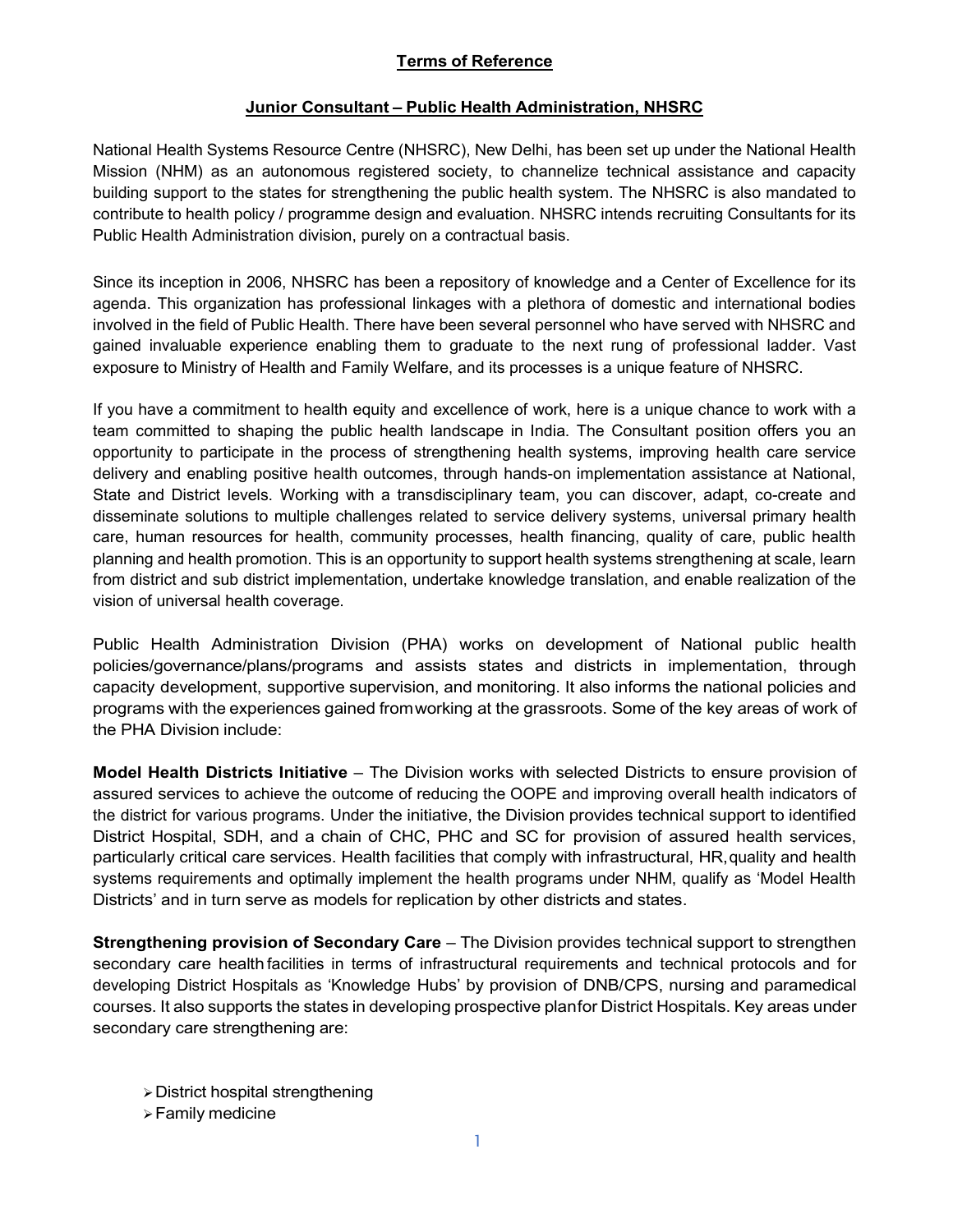$\triangleright$  MCH strengthening

Revision of CEmONC/LSAS

Public Health Governance - Robust and accountable health systems governance remains a challenge within the public sector. Mechanisms for strengthening accountability and health systems risk management (such as morbidity audits, prescription audits, inventory and financial audits) are either inadequate or lacking. Neither is there a system to generate early warning signs about potential lapses in service delivery (particularly those which are critical, e.g. adverse event reporting). The division is working on the strengthening of Public Health Governance through Health System Indicator Tools enabling timely corrective actions to prevent untimely deaths and avoidable incidents.

- Maternal Death Surveillance Review & Child Death Review
- Clinical Governance
- Referral Transport
- Civil Registration System
- Citizen Charter

Comprehensive Primary Health Care - The Division has coordinated in drafting of operational guidelines in certain key areas of Comprehensive Primary Health Care. These guidelines cover the areas of Oral Health, Mental, Neurological & Substance Use Disorders, Emergency Services, Architectural Design of HWCs and RMNCH+A.

Indian Public Health Standards (IPHS) - The Division has finalised the revised IPHS 2019 (includes both rural and urban standards), by aligning it with recent program initiatives. This is in the process of approval.

National Urban Health Mission (NUHM) - The Division develops guidelines (in co-ordination with NUHM division at Ministry), works with relevant stakeholders in strengthening capacity of states in rolling out implementation of NUHM and also carries out supportive supervision and monitoring of various urban health activities.

Public Health Management Cadre (PHMC) – The Division is supporting MoHFW in creating public health cadre within the existing health structure of the states. The13th CCHFW members resolved to commit to constitute Public Health Management Cadre in their States by March 2022 to achieve the goal of 'Health for All'.

Communicable diseases - To provide implementation support as well as to review the progress of specific public health state example Communicable Disease Control programmes, with a specific focus on COVID-19 related activities.

#### Current Opening for entry to PHA division as Junior Consultant

The PHA Division is looking for young and dynamic public health professionals who are proactive and selfaccountable with a strong work ethic and ability to work with minimum supervision and deliver within tight deadlines.

The applicant should be passionate about strengthening public health services with a vision of making good quality public health care services available and accessible to the most underserved and marginalised populations; and must have the zeal to work towards realisation of that vision continuously and strategically.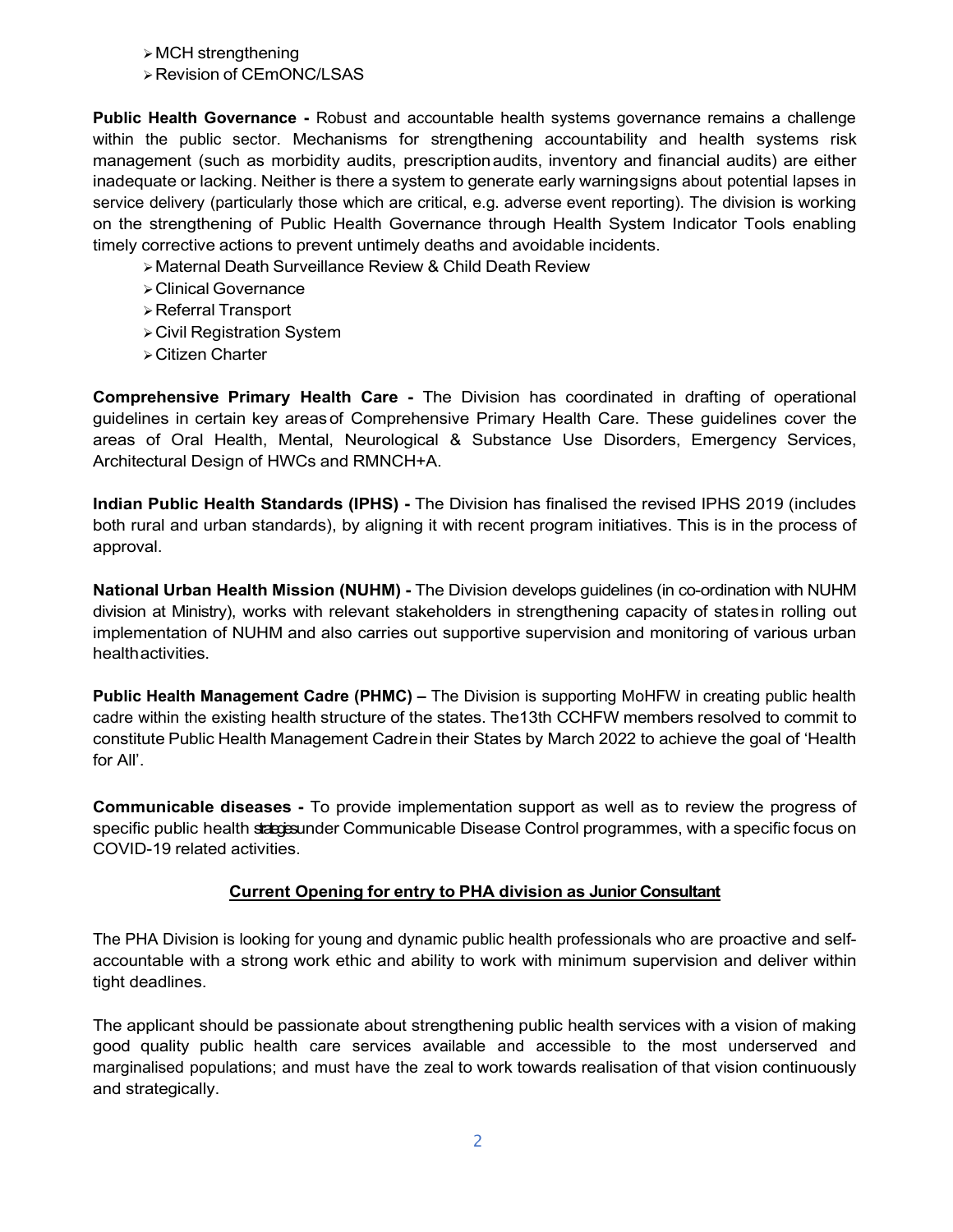The selected candidate will have the unparalleled opportunity to work at a dynamic platform with the States and Districts and other stakeholders. The work will provide an enriching experience in understanding the public health challenges at various levels and developing and implementing strategies for problem solving.

The position is specifically for the requirement of Junior Consultant under the Public Health Administration. The position will report to the Advisor-Public Health Administration and is on purely Contractual basis, to begin with two years and extendable based on the performance.

## Qualifications:

### I) Essential qualifications:

- A. Graduate degree in MBBS/BDS//B. Sc (Nursing)/ master's in social work
- B. Post-graduation (Diploma/Degree/ higher qualification in public health

Note: Preference will be given to candidates working in the public/government sector.

### II. Job Experience

## A. Essential Experience

• 1 year's post PG qualification in Public Health

### B. Desirable Work Experience

- Demonstrated experience of working in public health at block/ district/ state or national level.
- Experience in core public health domains like NHM/Maternal and Child health/ RMNCH+A/ NHPs/ Health planning/ Health policy and advocacy/ Public Health system strengthening or Health Care Management.
- Demonstrated experience in Operationalizing health program at field level / working in strengthening of district level health systems.
- Organizing workshops at national & state level for health infrastructure particularly critical care areas like High Dependency Unit, Operation Theatre, Labour Room, Labs, CSSD, etc.

## III. Personal Attributes and Skills

- Vibrant, dynamic, and highly motivated with a sense of initiative and ownership, and ready to take any responsibility assigned as a part of the team
- Ability to produce high quality written work, with great attention to detail, within tight deadlines
- Passionate about working on health systems issues, particularly for the poor and vulnerable population, and keen on working on policy at national level, with a problemsolving approach
- Ability to question while bringing fresh and innovative ideas to the team; Should be observant and keen, with ability to respond appropriately in any situation
- Demonstrated ability to work in a multi-disciplinary team environment
- Willingness to travel to states & districts to provide technical assistance & ability to work on different assignments simultaneously to meet the timelines for assignments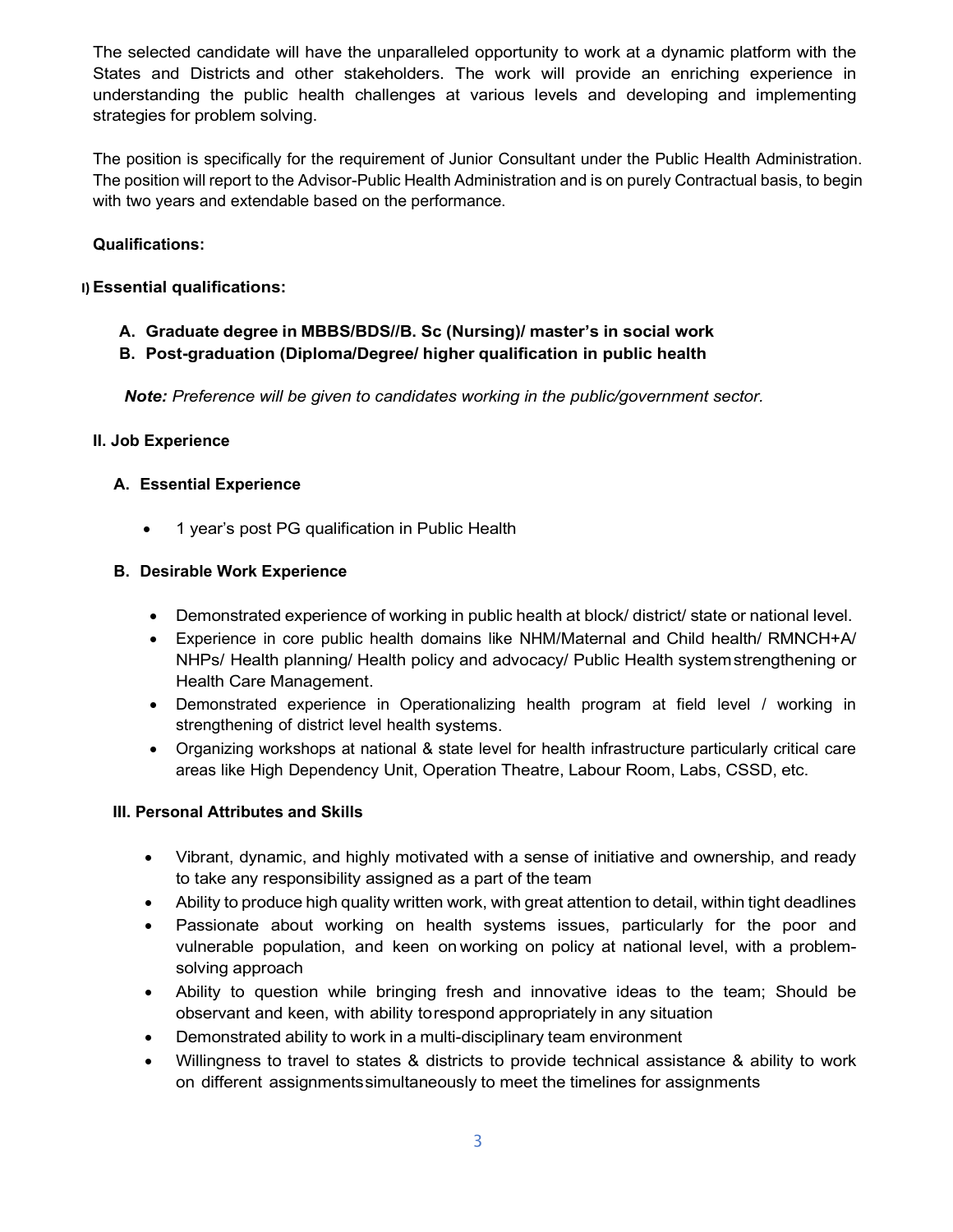- Computer proficiency with high levels of familiarity in commonly used packages like MS Word, Excel, Power Point and Web surfing to search relevant data and documents
- Excellent communication and presentation skills, analytical and interpersonal abilities, excellent oral and written communication skills in English. Working knowledge of Hindi also desirable.

### Roles & Responsibilities:

- Support in development of infrastructure component of IPHS relating to Public Health Institutions including layout designs.
- Systematic collection, documentation & presentation of information on health system and health needs for providing inputs to key decision makers.
- Analysis of data from HMIS & its use for decision makers at central, state and district level.
- Support the PHA team in building capacities at district and state level for making state and district health plans and for review & improving the plans, using both epidemiological and HMIS inputs and support on budgeting and financial planning as required by the poor performing states.
- Provide Technical Assistance in areas related to health systems strengthening such as Public Health Planning, Health Management Information Systems, etc.
- Undertake field visit to assess progress of Maternal / Child Death or Near Miss Reviews, Grievance redressal and in collection and development of background materials for publications of the Division.
- Support the Division in organization of national, regional, and state level workshops and consultations for orienting States on specific technical areas.
- Maintain data base of all relevant documents/communications related to allocated work area.
- Extensive travel to States/Districts is required for fulfilling the roles and responsibilities.
- Any other duties that may be assigned by the PHA division.

#### Age Limit: Up to 30 Years

Work Location: The position is New Delhi based with travel to different states and districts

## Remuneration Range: Between Rs. 40,000/- to Rs. 70,000/-\*

#### \*Fee offered within the band will be commensurate with qualification and experience

Other Benefits: In addition to the renumeration mentioned above, Consultants of NHSRC are entitled to Free Accidental insurance, Subsidized Medical insurance, Mobile bills reimbursement, Laptop reimbursement (As per NHSRC Policy), 30 days Consolidated leave, fully paid Maternity leave (For Female Consultants) as per Government of India policy, performance linked increments, TA/ DA and per diem for on-duty visits.

Duration of Contract: Initial Contract till 31st March 2024 (with further extension subject to satisfactory performance)

Candidates selected in this interview could be considered for other vacant positions at NHSRC requiring similar skill sets and at appropriate level.

How to apply: Candidates are requested to fill the online application correctly which is available on the NHSRC website (http://nhsrcindia.org). Applications will be accepted in the prescribed online application format only. Last date for receiving applications is 15<sup>th</sup> February 2022.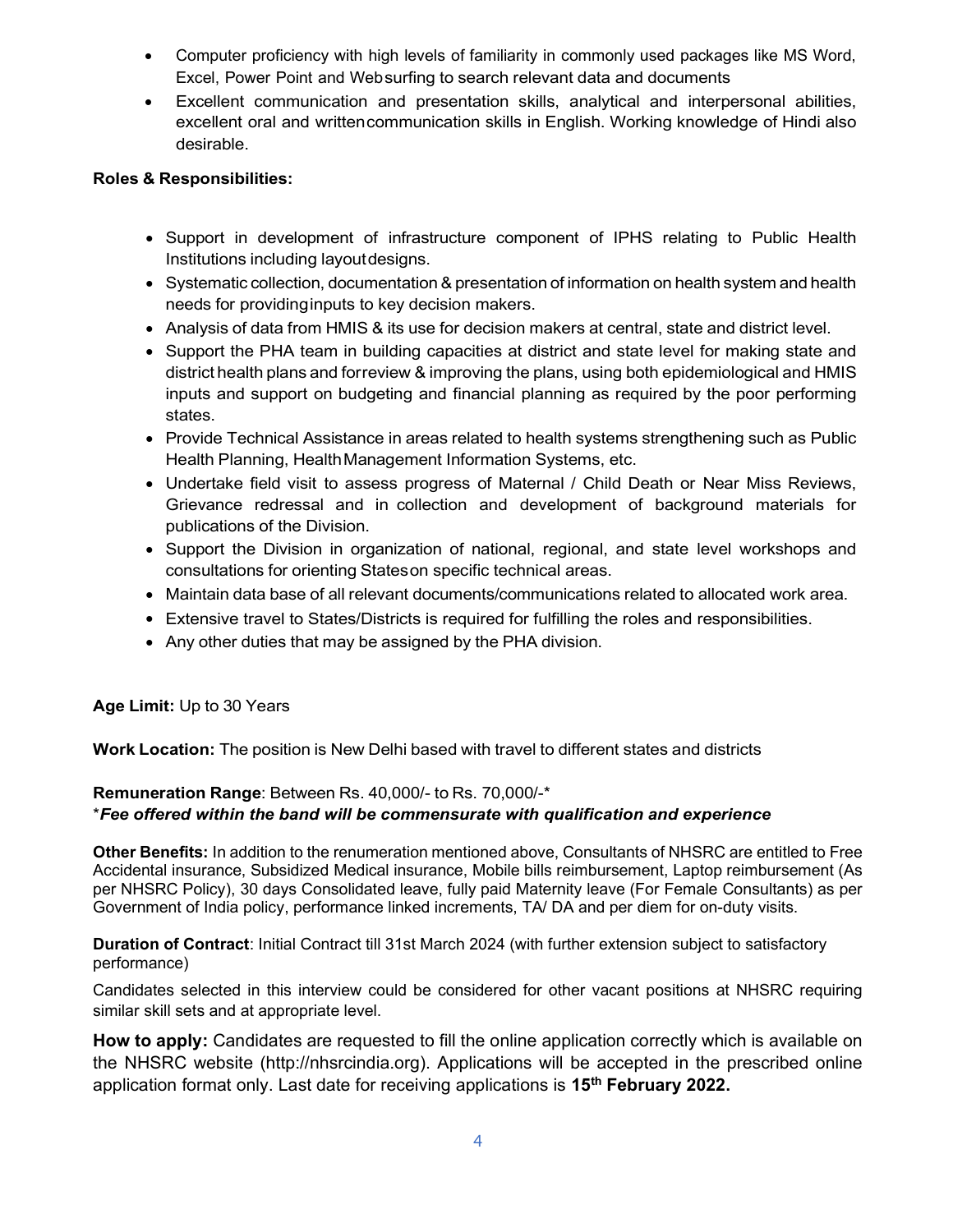# संदर्भ शर्तें जुनियर कनसल्टेंट– सार्वजनिक स्वास्थ्य प्रशासन, एनएचएसआरसी

राष्ट्रीय स्वास्थ्य प्रणाली संसाधन केंद्र (एनएचएसआरसी), नई दिल्ली, की स्थापना राष्ट्रीय स्वास्थ्य मिशन (एनएचएम) के अंतर्गत स्वायत्त पंजीकृत संस्था के रूप में की गई है। इसका उददेश्य सार्वजनिक स्वास्थ्य प्रणाली को मजबूत बनाने के लिए राज्यों को तकनीकी सहायता उपलब्ध कराना और उनकी क्षमता बढ़ाना है। एनएचएसआरसी को एनएचएसआरसी को स्वास्थ्य नीति / कार्यक्रम तैयार करने और मूल्यांकन में योगदान करने का भी जनादेश प्राप्त है। एनएचएसआरसी अपने सार्वजनिक स्वास्थ्य प्रशासन प्रभाग के लिए विशुद्ध रूप से अनुबंध के आधार पर कनसल्टेंट्स की भर्ती करने का इच्छुक है।

वर्ष 2006 में आरंभ से ही एनएचएसआरसी अपने एजेंडे के लिए ज्ञान का भंडार और उत्कृष्टता का केंद्र रहा है। इस संगठन के सार्वजनिक स्वास्थ्य के क्षेत्र में संलग्न अनेक घरेलू और अंतरराष्ट्रीय निकायों के साथ व्यावसायिक संबंध हैं। ऐसे अनेक व्यक्ति हैं जिन्होंने एनएचएसआरसी के साथ कार्य किया और अमूल्य अनुभव प्राप्त किया जिससे पेशेवर मंजिल की अगली सीढ़ी पर छलांग लगाने में सक्षम हुए। स्वास्थ्य एवं परिवार कल्याण मंत्रालय के साथ कार्य करने के व्यापक अवसरों के साथ एनएचएसआरसी की प्रक्रियाएं इसकी अनूठी विशेषताएं हैं।

यदि आप स्वास्थ्य निष्पक्षता और उत्कृष्टता के लिए प्रतिबद्ध हैं तो यह भारत में सार्वजनिक स्वास्थ्य परिदृश्य को दिशा देने के लिए प्रतिबद्ध टीम के साथ कार्य करने का अनूठा अवसर है। यह पद आपको स्वास्थ्य प्रणाली को मजबूत करने, स्वास्थ्य सेवा वितरण में सुधार और राष्ट्रीय, राज्य एवं जिला स्तरों पर कार्यान्वयन सहायता के बारे में अनुभव के माध्यम से सकारात्मक स्वास्थ्य परिणाम प्राप्त करने की प्रक्रिया में भागीदारी का अवसर उपलब्ध कराता है। विभिन्न क्षेत्रों में काम करने वाले दल के साथ कार्य करके आप सेवा वितरण प्रणाली, सार्वभौमिक प्राथमिक स्वास्थ्य देखभाल, स्वास्थ्य के लिए मानव संसाधन, सामुदायिक प्रक्रियाओं, स्वास्थ्य वित्तपोषण, देखभाल की गुणवत्ता, सार्वजनिक स्वास्थ्य नियोजन और स्वास्थ्य संवर्द्धन संबंधी अनेक चुनौतियों के समाधान खोजने, अपनाने, सह–सृजन के साथ उनका प्रचार–प्रसार कर सकते हैं। यह व्यापक स्तर पर स्वास्थ्य प्रणाली को मजबुत करने में समर्थन, जिला एवं उप जिला स्तर पर कार्यान्वयन से सीखने, ज्ञान के आदान–प्रदान और सार्वभौमिक स्वास्थ्य कवरेंज के सपने को साकार करने में सक्षम बनाने का अवसर है।

सार्वजनिक स्वास्थ्य प्रभाग (पीएचएस) राष्ट्रीय सार्वजनिक स्वास्थ्य नीतियों /शासन / कार्यक्रमों के विकास पर कार्य करता है और क्षमता विकास, समर्थक पर्यवेक्षण और निगरानी के माध्यम से कार्यान्वयन में राज्यों और जिलों की सहायता करता है। यह व्यावहारिक धरातल पर कार्य करने से प्राप्त अनुभव के साथ राष्ट्रीय नीतियों और कार्यक्रमों की सूचना भी देता है। पीएचए प्रभाग के कार्य के प्रमुख क्षेत्रों में निम्नलिखित शामिल हैं :

मॉडल स्वास्थ्य जिले पहल- यह प्रभाग ओओपीई करम करने के परिणाम हासिल करने और विभिन्न कार्यक्रमों के लिए जिले के समग्र स्वास्थ्य सूचकों में सुधार के लिए आश्वस्त सेवाओं के प्रावधान सुनिश्चित करने के लिए चुनिंदा जिलों के साथ कार्य करता है। इस पहल के अंतर्गत प्रभाग पहचाने गए जिला अस्पताल, एसडीएच तथा आश्वस्त स्वास्थ्य सेवाओं विशेष रूप से महत्वपूर्ण देखभाल सेवाओं के प्रावधान के लिए सीएचसी, पीएचसी और एससी की श्रृंखला को तकनीकी समर्थन उपलब्ध कराता है। ढांचागत, एचआर, गुणवत्ता और स्वास्थ्य प्रणाली की आवश्यकताओं का अनुपालन करने वाले और एनएचएम के अंतर्गत स्वास्थ्य कार्यक्रमों के श्रेष्ठ कार्यान्वयन वाले स्वास्थ्य केंद्र मॉडल स्वास्थ्य जिले के रूप में पात्र होते हैं और बदले में अन्य जिलों और राज्यों द्वारा अनुकरण के लिए मॉडल के रूप में काम करते हैं।

**द्वितीयक देखभाल के प्रावधान को मजबूत करना**— यह प्रभाग ढांचागत आवश्यकताओं और तकनीकी प्रोटोकोल के मामले में द्वितीयक देखभाल स्वास्थ्य केंद्रों को मजबूत करने में तथा डीएनबी /सीपीएस, नर्सिंग और पैरामेडिकल पाठ्यक्रमों के प्रावधान द्वारा ज्ञान केंद्र के रूप में जिला अस्पतालों को विकसित करने के लिए तकनीकी सहायता उपलब्ध कराता है। यह जिला अस्पतालों के लिए संभावित योजना विकसित करने में भी राज्यों की सहायता करता है। द्वितीयक देखभाल को मजबूत करने के अंतर्गत प्रमुख क्षेत्र निम्नलिखित हैं :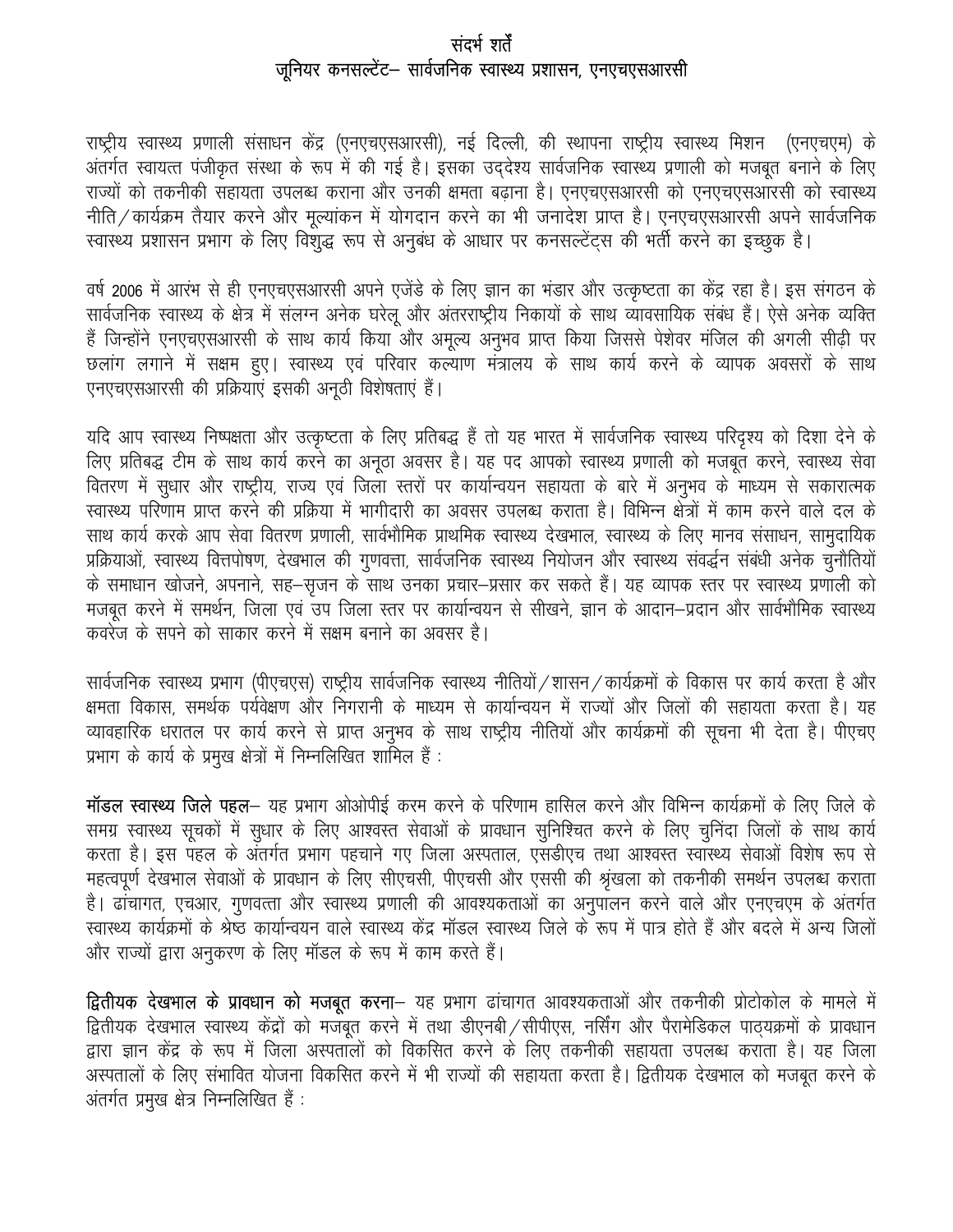- जिला अस्पताल को मजबूत करना
- परिवार मेडिसिन
- एमसीएच मजबूत करना
- सीईएमओएनसी ⁄ एलएसएएस का संशोधन

**सार्वजनिक स्वास्थ्य शासन**— गतिशील एवं उत्तरदायी स्वास्थ्य प्रणाली शासन सार्वजनिक क्षेत्र में चुनौती बना रहा है। उत्तरदायित्व और स्वास्थ्य प्रणाली जोखिम प्रबंधन (जैसे मृत्युदर जांच, प्रेस्क्रिप्शन जांच, सूची एवं वित्तीय जांच) के लिए तंत्र या तो अपर्याप्त है या उसका अभाव है। न ही सेवा वितरण (विशेषरूप से महत्वपूर्ण अर्थात प्रतिकूल प्रभाव की रिपोर्टिंग जैसे) में खामी की आशंका के बारे में शीघ्र चेतावनी संकेत सृजित करने के लिए कोई प्रणाली है। यह प्रभाग असमय मृत्यु और परिहार्य घटनाओं से बचने के लिए समय पर सुधारात्मक कार्रवाई करने में सक्षम स्वास्थ्य प्रणाली सूचक साधनों के माध्यम से सार्वजनिक स्वास्थ्य शासन को मजबूत करने के बारे में कार्य कर रहा है।

- मातृत्व मृत्यु निगरानी समीक्षा और बाल मृत्यु समीक्षा
- $\bullet$  क्लीनिकल शासन
- $\bullet$  रेफरल परिवहन
- सिविल पंजीकरण प्रणाली
- नागरिक चार्टर

व्यापक प्राथमिक स्वास्थ्य देखभाल– प्रभाग ने व्यापक प्राथमिक स्वास्थ्य देखभाल के निश्चित प्रमुख क्षेत्रों में परिचालन दिशानिर्देशों का मसौदा तैयार करने में समन्वय किया है। ये दिशानिर्देश मुख स्वास्थ्य, मानसिक, तंत्रिका और मादक पदार्थों के सेवन संबंधी विकारों, आपात सेवाओं, एचडब्ल्यूसी और आरएमएनसीएच+ए के आर्किटेक्चुरल डिजाइन के क्षेत्रों से संबंधित हैं।

भारतीय सार्वजनिक स्वास्थ्य मानक (आईपीएचएस)– प्रभाग ने हाल के कार्यक्रम प्रयासों के साथ तालमेल के माध्यम से संशोधित आईपीएचएस 2019 (ग्रामीण और शहरी दोनों के मानकों सहित) को अंतिम रूप दिया है। यह अनुमोदन की प्रक्रिया के अधीन है।

राष्ट्रीय शहरी स्वास्थ्य मिशन (एनयूएचएम)– यह प्रभाग एनयूएचएम के कार्यान्वयन में राज्यों की क्षमता मजबूत करने के लिए दिशानिर्देश (मंत्रालय में एनयूएचएम प्रभाग के साथ समन्वय में) विकसित करता है, संबंधित हितधारकों के साथ कार्य करता है और समर्थक पर्यवेक्षण भी कराता है तथा विविध शहरी स्वास्थ्य गतिविधियों की निगरानी करता है।

सार्वजनिक स्वास्थ्य प्रबंधन काडर (पीएचएमसी) – यह प्रभाग राज्यों की मौजूदा स्वास्थ्य संरचना के अंदर सार्वजनिक स्वास्थ्य काडर सृजित करने में स्वास्थ्य एवं परिवार कल्याण मंत्रालय को समर्थन दे रहा है। 13वीं सीसीएचएफडब्ल्यू के सदज्ञयों ने "सबके लिए स्वास्थ्य" का लक्ष्य हासिल करने के लिए मार्च 2022 तक अपने राज्यों में सार्वजनिक स्वास्थ्य प्रबंधन काडर गठित करने के लिए प्रतिबद्धता व्यक्त की है।

संचारी रोग– कार्यान्वयन समर्थन के साथ–साथ कोविड–19 संबंधी गतिविधियों पर विशेष ध्यान देने के साथ संचारी रोग नियंत्रण कार्यक्रम के अंतर्गत विशिष्ट सार्वजनिक स्वास्थ्य रणनीतियों की प्रगति की समीक्षा उपलब्ध कराना।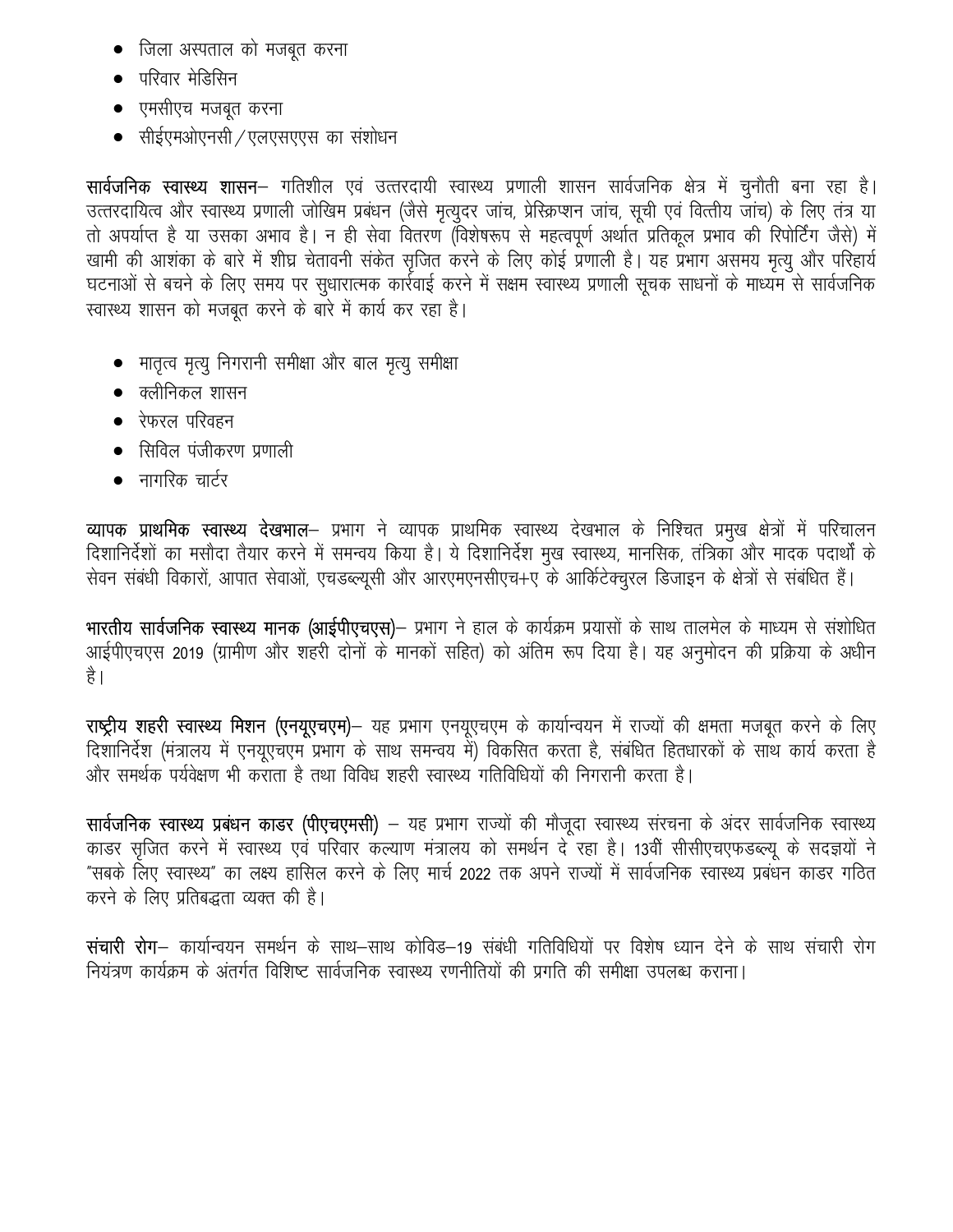# जुनियर कनसल्टेंट के रूप में पीएचए डिविजन के लिए वर्तमान रिक्ति

पीएचए डिविजन (प्रभाग) को युवा एवं ओजस्वी सार्वजनिक स्वास्थ्य पेशेवरों की तलाश है जो न्यूनतम पर्यवेक्षण के साथ सशक्त कार्य नैतिकता और क्षमता के साथ अतिसक्रिय एवं स्वयं के प्रति उत्तरदायी हों तथा निर्धारित समयसीमा का कड़ाई से पालन करते हुए परिणाम दे सकें।

आवेदक को सर्वाधिक वंचित और सीमांत जनसंख्या के अच्छी गुणवत्ता वाली सार्वजनिक स्वास्थ्य सेवाएं उपलब्ध और सुलभ–सुगम बनाने के दृष्टिकोण के साथ सार्वजनिक स्वास्थ्य सेवाओं को मजबूत करने का जुनून होना चाहिए तथा दृष्टिकोण को निरंतर और रणनीतिक रूप से साकार करने की दिशा में कार्य करने का उत्साह होना चाहिए।

चुने गए उम्मीदवार को राज्यों एवं जिलों और अन्य हितधारकों के साथ गतिशील मंच पर कार्य करने का अवसर मिलेगा। यह कार्य विभिन्न स्तरों पर सार्वजनिक स्वास्थ्य चुनौतियों को समझने और समस्याओं के समाधान के लिए रणनीतियों विकसित करने और कार्यान्वित करने का अनुभव उपलब्ध कराएगा।

यह पद विशेष रूप से सार्वजनिक स्वास्थ्य प्रशासन के अंतर्गत जूनियर कनसल्टेंट की भर्ती के लिए है। इस पद पर नियुक्त व्यक्ति सलाहकार-सार्वजनिक स्वास्थ्य प्रशासन को रिपोर्ट करता है और विशुद्ध रूप से अनुबंध के आधार पर है तथा इसकी अवधि शुरू में दो वर्ष है और कार्य प्रदर्शन के आधार पर बढाई जा सकती है।

# शैक्षिक योग्यताएं :

५) अनिवार्य योग्यताएं :

# |ण एमबीबीएस / बीडीएस / बी.एससी (नर्सिंग) / सामाजिक कार्य में स्नातकोत्तर ठण सार्वजनिक स्वास्थ्य में स्नातकोत्त डिप्लोमा / डिग्री / उच्चतर योग्यता

**नोट:** सार्वजनिक / सरकारी क्षेत्र में कार्य करने वाले उम्मीदवारों को प्राथमिकता दी जाएगी।

# u) कार्य अनुभव

।ण अनिवार्य अनुभव

• सार्वजनिक स्वास्थ्य में 1 वर्ष की स्नातकोत्तर योग्यता

# ठण **वांछनीय कार्य अनुभव**:

- ब्लॉक / जिला / राज्य या राष्ट्रीय स्तर पर सार्वजनिक स्वास्थ्य में कार्य करने का प्रदर्शित अनुभव
- $\bullet$  एनएचएम $\!/$ मातृत्व एवं बाल स्वास्थ्य $\!/$ आरएमएनसीएच $+$ ए $\!/$ एनएचपी $\!/$ स्वास्थ्य नियोजन $\!/$ स्वास्थ्य नीति और एडवोकेसी / सार्वजनिक स्वास्थ्य प्रणाली को मजबूत करना या स्वास्थ्य देखभाल प्रबंधन जैसे मुख्य सार्वजनिक स्वास्थ्य क्षेत्रों में अनुभव
- क्षेत्र स्तर पर स्वास्थ्य कार्यक्रम संचालन / जिला स्तरीय स्वास्थ्य प्रणाली को मजबूत बनाने के लिए कार्य करने में प्रदर्शित अनुभव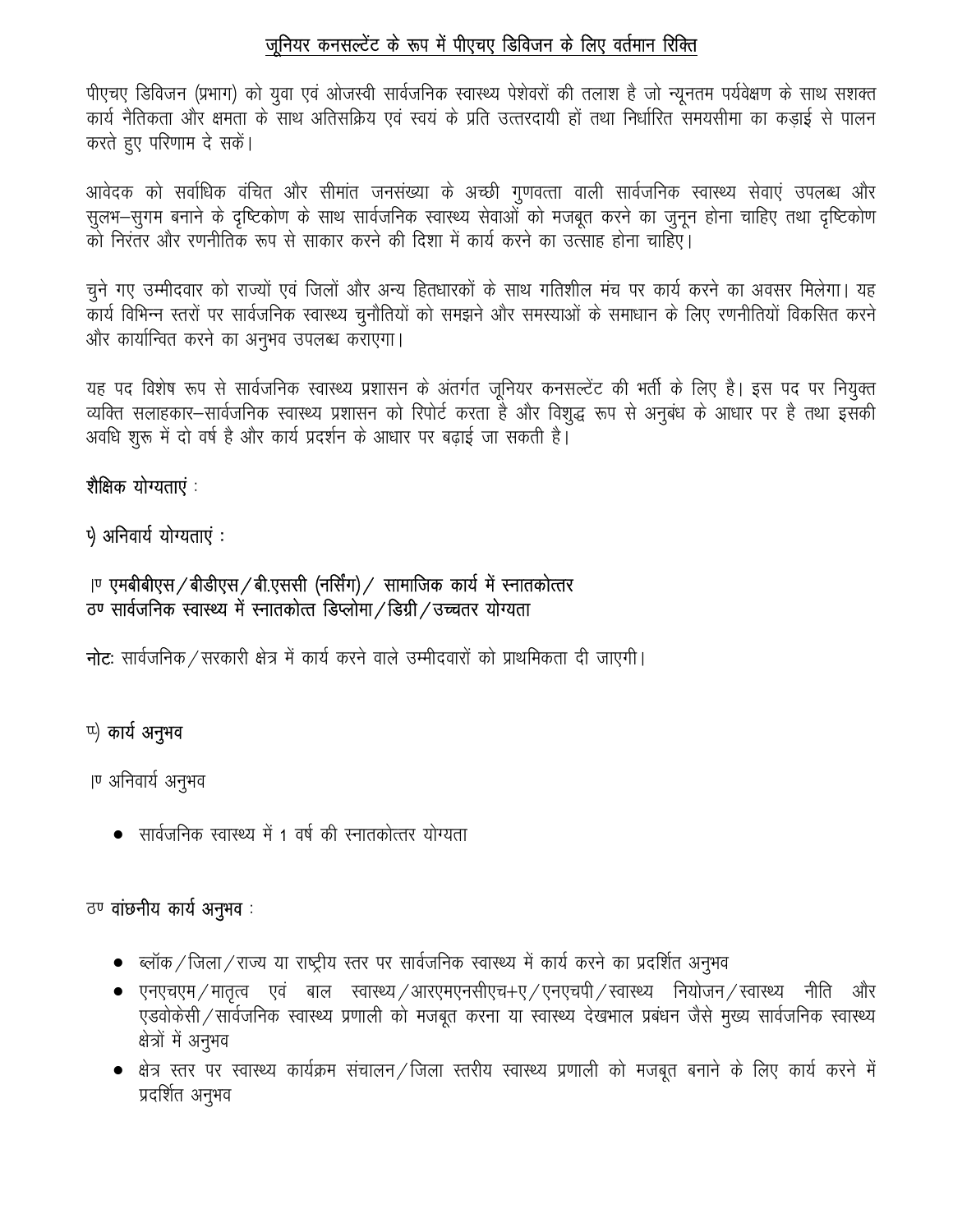• स्वास्थ्य ढांचे विशेष रूप से उच्च आश्रित इकाई, ऑप्रेशन थियेटर, प्रसव कक्ष, प्रयोगशालाओं, सीएसएसडी इत्यादि जैसे महत्वपूर्ण क्षेत्रों के लिए राष्ट्रीय और राज्य स्तर पर कार्यशालाओं को आयोजन

# <sup>tux</sup>) व्यक्तिगत गुण और कौशल

- गतिशील, ओजस्वी और अत्यधिक प्रेरित के साथ पहल करने एवं स्वामित्व लेने की भावना तथा टीम के अंग के रूप में सौंपी गई कोई भी जिम्मेदारी लेने के लिए तैयार
- उच्च गुणवत्ता का लेखन कार्य प्रस्तुत करने की क्षमता के साथ नियत समयसीमा के सख्ती से अनुपालन सहित विस्तार पर पूरा ध्यान
- स्वास्थ्य प्रणाली के मुद्दों विशेष रूप से गरीबों और वंचित जनसंख्या के लिए कार्य करने का जुनून तथा समस्या समाधान के दृष्टिकोण के साथ राष्ट्रीय स्तर पर नीति के बारे में कार्य करने को तत्पर
- टीम के समक्ष ताजगीभरे और नवीन विचार प्रकट किए जाते समय प्रश्न पूछने की क्षमता, किसी भी रिथति में अनुक्रिया करने की क्षमता के साथ बारीकी से अवलोकन एवं उत्सुकता का गुण होना चाहिए
- विविध क्षेत्रों की टीम के वातावरण में कार्य करने की प्रदर्शित क्षमता
- तकनीकी सहायता उपलब्ध कराने के लिए राज्यों और जिलों की यात्रा करने की इच्छा और कार्य की समयसीमा का पालन करने के लिए एक साथ कई कार्यों पर कार्य करने की क्षमता
- कंप्यूटर प्रवीणता के साथ एमएस वर्ड, एक्सेल, पॉवरपाइंट और प्रासंगिक डाटा एवं दस्तावेज खोजने के लिए वेबसर्फिंग जैसे सामान्य रूप से उपयोग होने वाले पैकेज का उच्च स्तर का ज्ञान
- उत्कृष्ट संचार एवं प्रस्तुति कौशल, विश्लेषणात्मक एवं अंतरवैयक्तिक क्षमताएं, अंग्रेजी में उत्कृष्ट मौखिक एवं लेखन संचार कौशल। हिंदी में कार्य करने का ज्ञान भी वांछनीय है।

# भूमिकाएं और जिम्मेदारियां :

- लेआउट डिजाइन सहित सार्वजनिक स्वास्थ्य संस्थानों से संबंधित आईपीएचएस के ढांचागत घटक के विकास में सहायता
- स्वास्थ्य प्रणाली के बारे में सूचना का व्यवस्थित संग्रह, प्रलेखन और प्रस्तुति तथा प्रमुख निर्णय लेने वालों को स्वास्थ्य आवश्कता संबंधी सूझाव उपलब्ध कराना।
- एचएमआईएस के आंकड़ों का विश्लेषण और केंद्रीय, राज्य और जिला स्तर पर निर्णय लेने वालों के लिए उसका उपयोग
- महामारीविज्ञान एवं एचआईएमएस दोनों तरह के सुझावों का उपयोग करते हुए राज्य एवं जिला स्वास्थ्य योजनाएं बनाने और योजनाओं की समीक्षा एवं सुधार के लिए जिला एवं राज्य स्तर पर क्षमता निर्माण में पीएचए टीम की सहायता करना तथा खराब निष्पादन वाले राज्यों की आवश्यकता के अनुसार बजटीय एवं वित्तीय नियोजन के बारे में समर्थन देना
- स्वास्थ्य प्रणाली मजबूत करने से संबंधित सार्वजनिक स्वास्थ्य नियोजन, स्वास्थ्य प्रबंधन सूचना प्रणाली इत्यादि जैसे क्षेत्रों में तकनीकी सहायता उपलब्ध कराना
- मातृत्व / बाल मृत्यु या नीयर मिस समीक्षा, शिकायत समाधान की प्रगति का आकलन करने के लिए क्षेत्र की यात्रा करना और प्रभाग के प्रकाशन के लिए पृष्ठभूमि सामग्रियों का संग्रह एवं विकास
- राष्ट्रीय, क्षेत्रीय एवं राज्य स्तरीय कार्यशालाओं तथा विशिष्ट तकनीकी क्षेत्रों के बारे में राज्यों को परिचित कराने के लिए परामर्श आयोजित करने में प्रभाग की सहायता करना
- $\bullet$  ) आवंटित कार्य क्षेत्र संबंधी सभी प्रासंगिक दस्तावेज $\,$ संचार का डाटाबेस रखना
- यह भूमिकाएं एवं जिम्मेदारियां पुरी करने के लिए राज्यों / जिलों की गहन यात्रा करना आवश्यक है